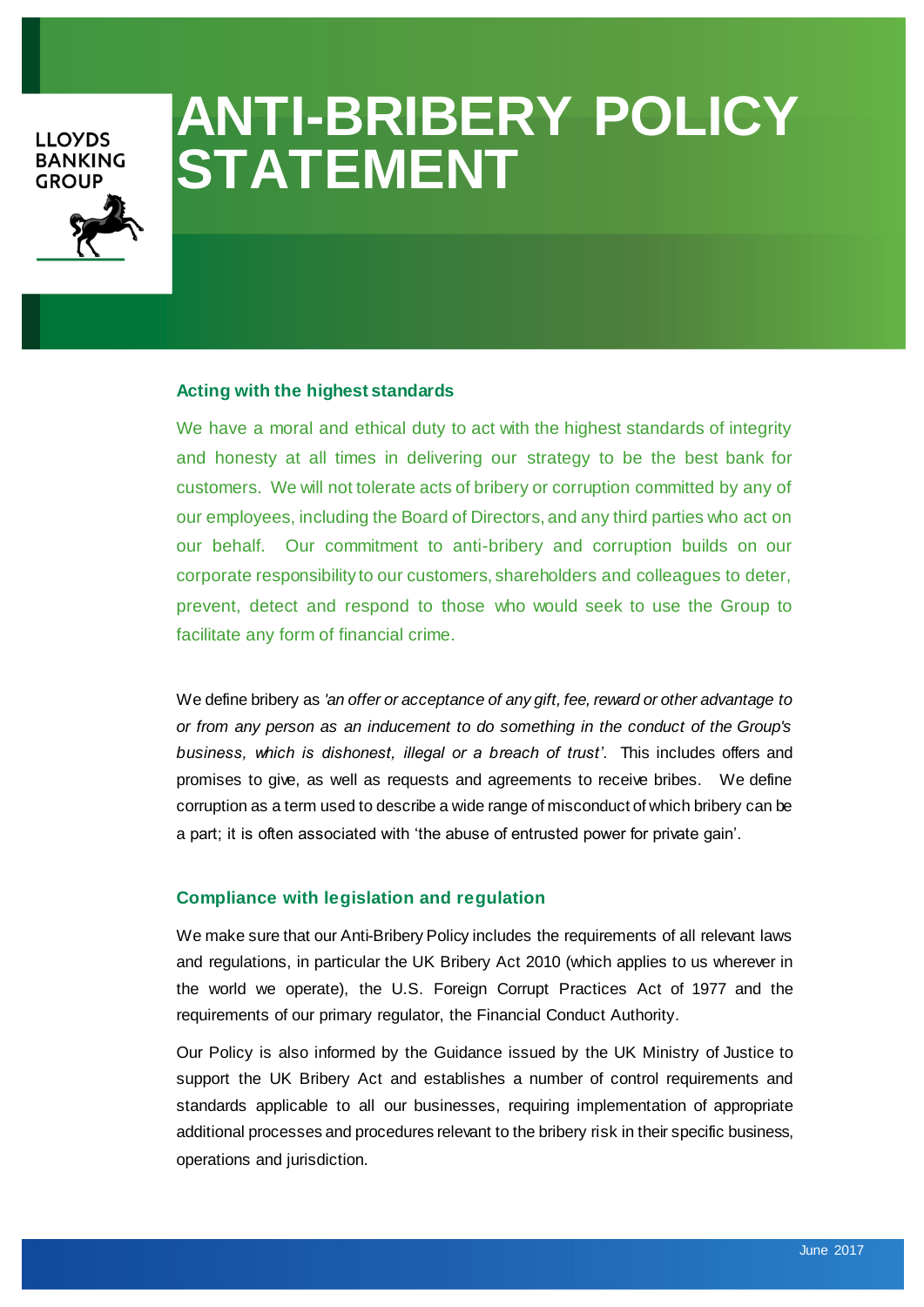We are well placed to meet the expectations of the law, regulations and guidance and we ensure that our anti-bribery control environment continues to evolve and mature. Neither Lloyds Banking Group, nor to the best of our knowledge any of our current Directors, is subject to any material pending investigation or proceedings under anti-corruption legislation.

## **Providing a clear framework for colleagues**

We are committed to demonstrating senior management engagement with and endorsement of our approach to bribery prevention through a public commitment from our Group Chief Executive and Chairman in our Codes of Responsibility. We are also a signatory to the UN Global Compact, including principle 10: 'Businesses should work against corruption in all its forms, including extortion and bribery'.

Our Anti-Bribery Policy requires all employees, including Directors and Non-Executive Directors and anyone acting on our behalf (agents, other intermediaries, contractors, subcontractors and suppliers) to act with honesty and integrity and in accordance with the behaviours set out in our separate Codes of Personal and Business Responsibility and Code of Supplier Responsibility.

Employees and those acting on our behalf are prohibited from paying, offering, accepting or requesting a bribe, in any form; from making facilitation payments, even where this may represent local practice or custom; and from taking any action to circumvent established controls to deter, prevent, detect or respond to bribery.

We have a dedicated whistleblowing service (known as "Speak Up"), through which our colleagues can report instances of suspected, attempted or actual bribery. We support colleagues who do speak up and no colleague will be discriminated against in any way as a result of raising an issue in good faith.

#### **Implementing a risk based approach to mitigation**

To help ensure our business is conducted without bribery and corruption, we are committed to:

- Conducting regular risk assessments of our business practices to identify, mitigate and control potential bribery and corruption risks;
- Risk assessing and undertaking appropriate due diligence of third parties acting on our behalf to allow us to be satisfied that the third party is genuine and one which we can trust to do business without bribing. This may include terminating relationships in some instances;
- Running implementation, oversight, assurance and audit programmes to demonstrate compliance with Anti-Bribery Policy requirements;
- Reporting regularly on progress to the our Risk Committees;